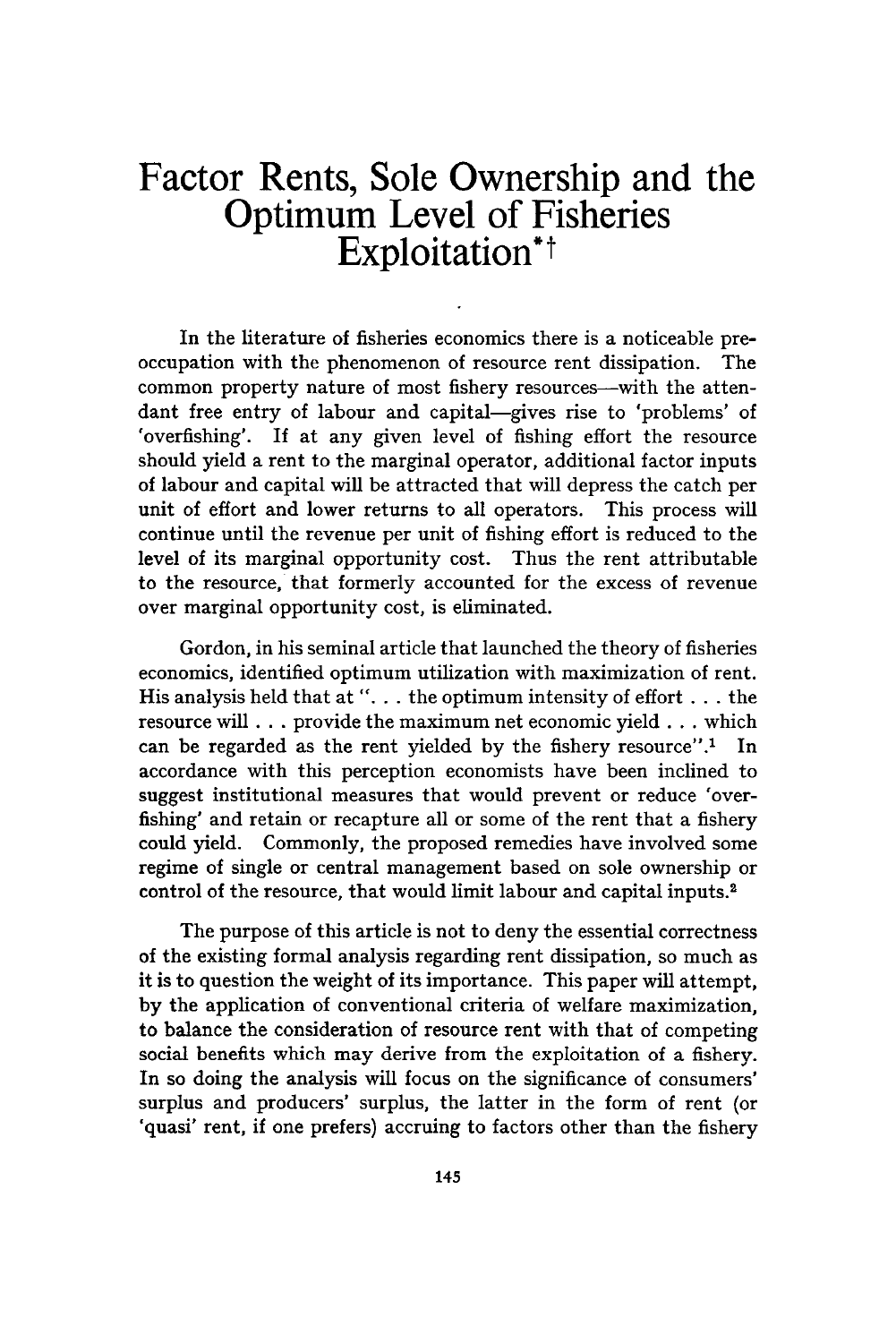resource itself. Commentary will also be given on major implications for resource management policy in respect of resource ownership forms.

This paper will be limited to a steady state analysis following the models used in articles by Turvey and Copes.<sup>3</sup> It will abstract from 'second best' problems. It will assume optimal techniques and fixed combinations of factors other than the fishery resource. Externalities will not be considered, except where they follow directly from bio-economic interaction through variation in the level of fishing effort. The income redistribution effects of price changes and factor income changes will be ignored in the process of optimizing welfare, Total social benefit (in gross terms), or social 'revenue', will be measured by the maximum consumers are prepared to pay for goods-in this case fish. Social cost will be measured in terms of the opportunity costs of labour and capital.

The analysis that follows will be illustrated in conventional priceloutput diagrams. The long-run supply curve of a given fishing industry (S in Figure 1) is the locus of steady state output equilibria



at various price levels.<sup>4</sup> It shows, for each level of output in the fishery concerned, the unit cost of production, as determined by the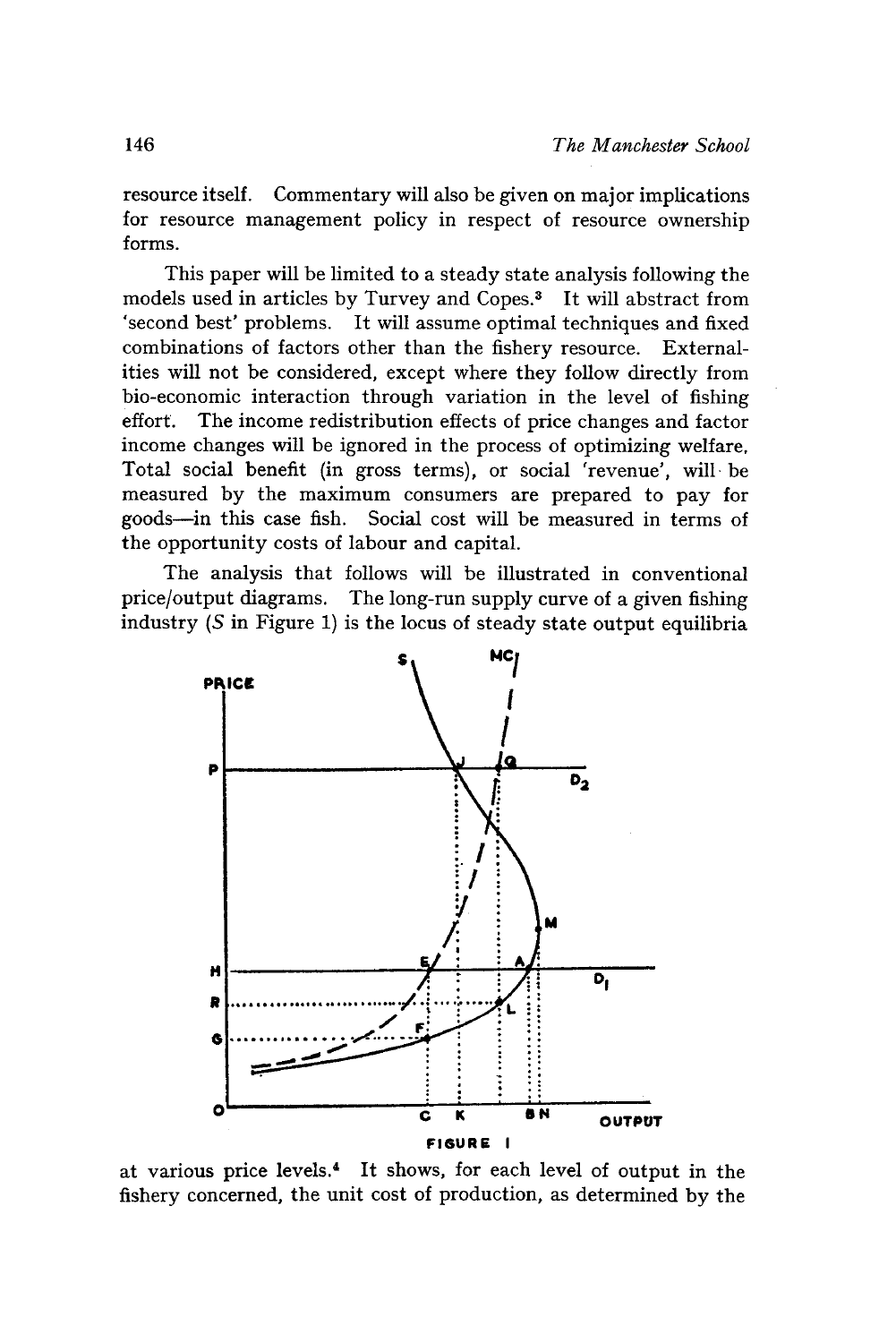marginal opportunity costs of labour and capital, being the factors employed other than the fishery resource itself. For expository purposes initially it will be assumed that all fishing units (consisting of fixed combinations of labour and capital) have equal opportunity costs, and are of equal efficiency, so that their costs per unit of output will be equal. In other words, initially it will be assumed that there are no intramarginal fishing units with opportunity costs lower than those of marginal fishing units. Accordingly the supply curve will measure both the average social cost and the average private cost of fishing units. The assumption of equal opportunity costs will be removed later in the paper. Typically this supply curve will be backward bending, the maximum abscissa measuring the maximum sustainable yield of the fishery *(ON).* The various points on the supply curve correspond to various levels of fishing effort. Starting from a low level of effort at the lower left end of the curve, successively higher levels of effort are represented by successively higher points on the curve. In moving upwards along the curve through points representing successively greater effort per time period, the corresponding output measured on the horizontal axis initially will increase (though at a diminishing rate) until the maximum sustainable yield is reached (at *M),* after which further increases in effort will result in successively smaller total outputs represented by points on the backward slope of the curve. Each higher point on the supply curve represents a higher level of sustained fishing effort as well as a lower total fish stock in equilibrium.

I

To start with, the rudiments of Gordon's theory of fisheries economics will be translated into a price/output diagram as shown in Figure 1. Assuming a perfectly elastic demand (i.e., for a relatively small fishery contributing to a relatively large market) and a regime of free entry, the demand schedule **D,** will produce a long-run equilibrium at *A* with output *OB* per time period. As *AB* measures both unit cost and unit revenue, no surplus is earned: the resource yields no rent. If a curve  $(MC)$  is drawn marginal to the supply curve (which here is the average social cost curve), a socially optimum output level (OC) may be identified at *E.5* This output will be achieved by limiting fishing effort to the level represented by point *F* on the supply curve. At this point a maximum net social benefit *(EFGH)* may be obtained, constituting the difference between total (social) revenue *(ECOH)* and total (social) cost *(FCOG).* This net benefit is the rent yielded by the resource.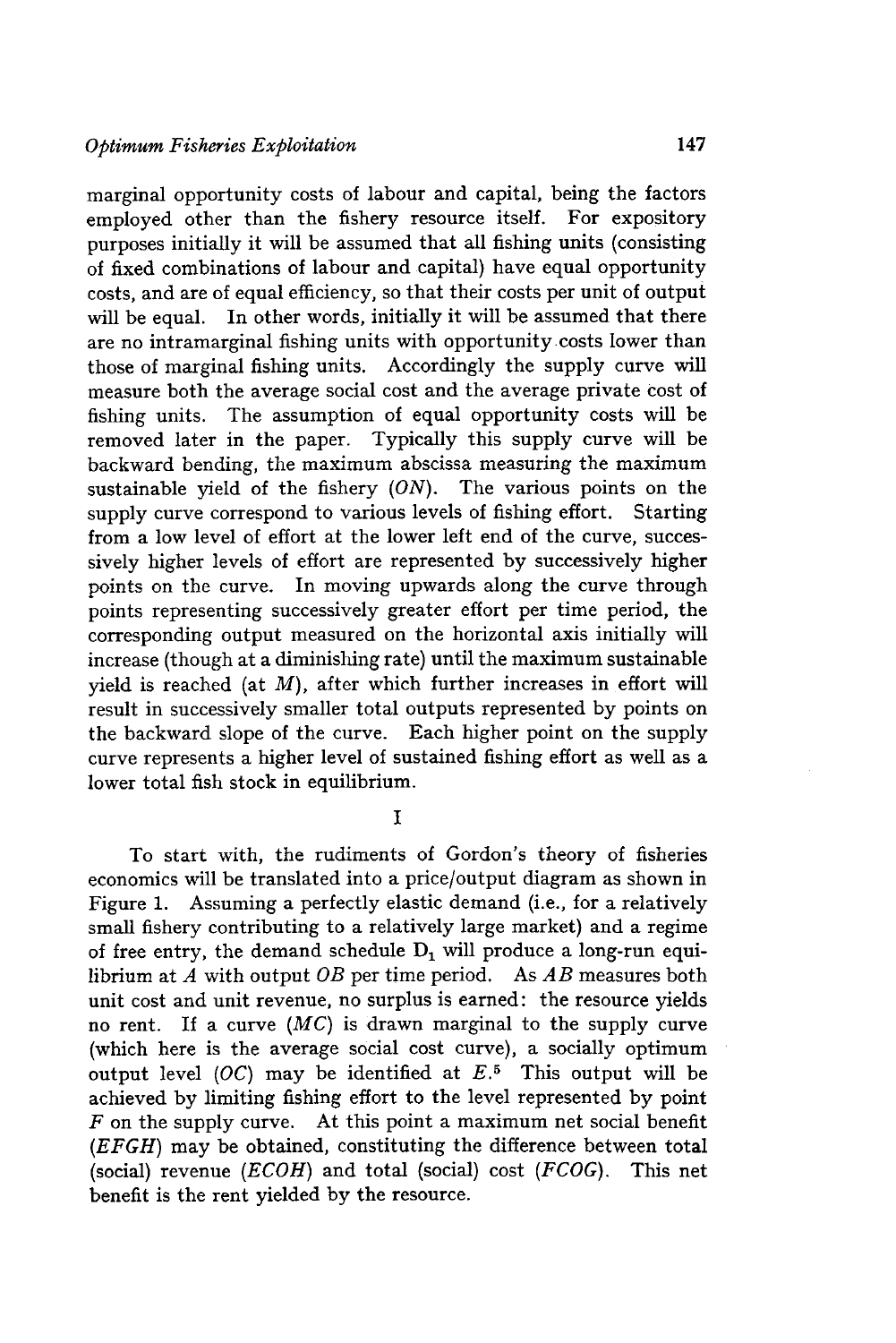In the foregoing presentation  $OC$  measures the optimum sustainable yield of the fishery in terms of an economically defined social optimum. Accordingly any level **of** sustained fishing effort higher than that represented by point  $F$  on the supply curve constitutes 'overfishing' in economic terms. However, the biological potential **of** the fish stock permits physically a larger sustainable yield-with a maximum of *ON.* A sustained effort higher than that given by point *M* on the supply curve will result in a smaller sustained yield being taken from the fish stock and would thus constitute 'overfishing' in biological terms (as well as economic terms) . The demand given by schedule  $D_2$  would lead, in an open entry fishery, to overfishing in both economic and biological terms. With equilibrium at *J,* the sustainable yield would be equal to *OK,* while unit revenue of *JK*  would be entirely absorbed by unit costs. However, if by entry limitation fishing effort would be held back at *L* (which would bring demand and marginal cost in equilibrium at **Q),** a maximum rent of *PQLR* could be realized.

I1

By assuming perfectly elastic demand, Gordon's analysis avoided consideration of consumers' surplus in determining the socially optimum level **of** output of a fishery. In Figure *2* that assumption

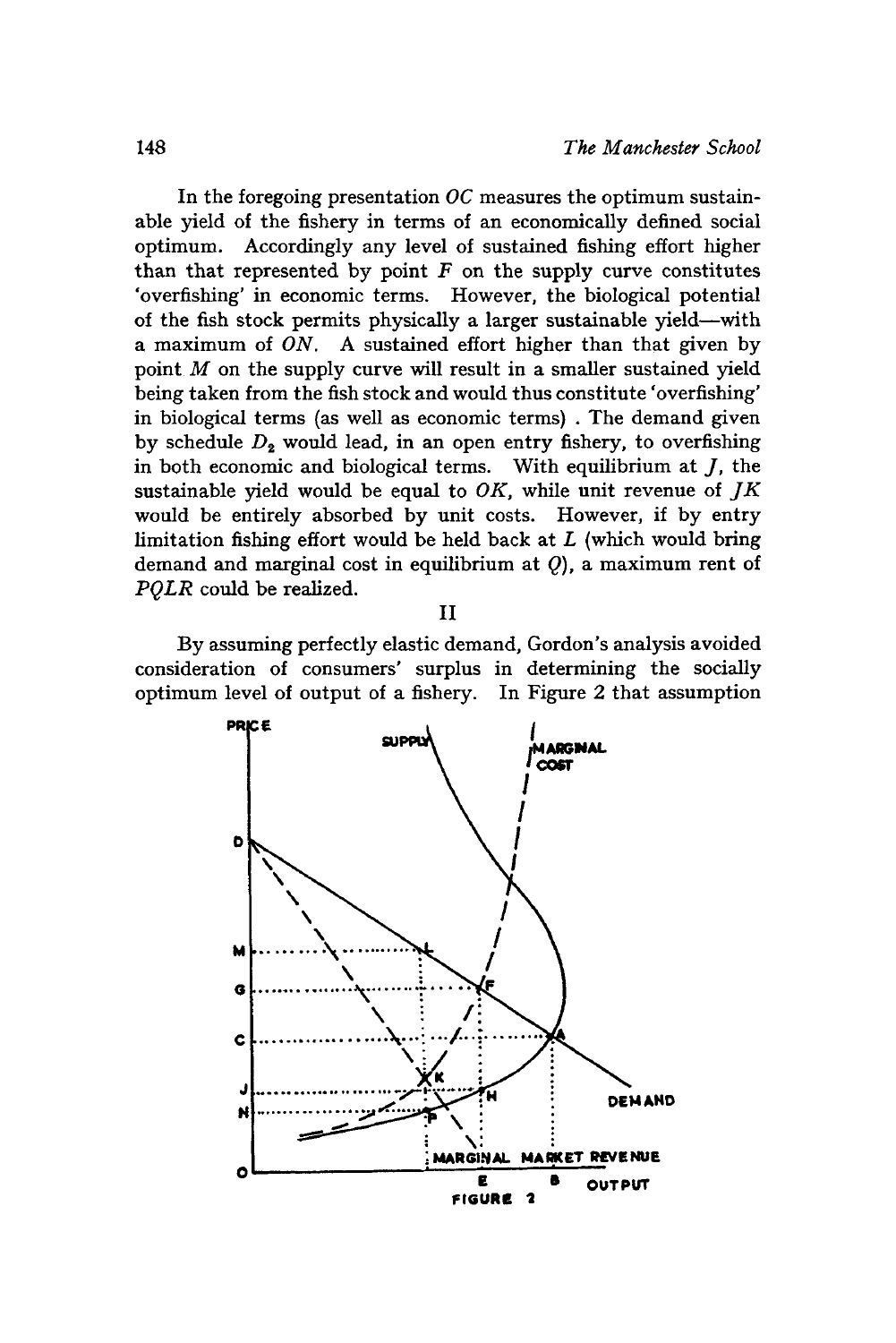has been relaxed. In this case the output of the fishery concerned is not marginal to the market, so that any perceptible change in output will affect the amount of consumers' surplus generated. With free entry the competitive equilibrium established in the fishery at *<sup>A</sup>*will result in an output of *OB.* generating a consumers' surplus of *ACD.s* In this instance the market revenue of the fishery *(ABOC)*  is fully absorbed by social cost which equals the private opportunity costs of fishing units.<sup>7</sup> The consumers' surplus, being in excess of market revenue, and thereby in excess of social cost, represents a net social benefit. It is possible, however, to interpose between market revenue and the cost of employing fishing units a return to the resource in the form of rent, which would equally constitute a net social benefit. The socially optimum output, then, must maximize the combined total of rent and consumers' surplus. The socially optimum output, of course, will be found at the point where marginal social cost and marginal social revenue are equal. In Figure **2** the supply curve has already been identified as an average social cost curve, with a matching marginal curve. The demand curve is a marginal social revenue curve, measuring as it does the addition to total social revenue for each additional unit of output. The socially optimum output now is found at *F* and maximum net social benefit is given by consumers' surplus *(FGD)* plus rent *(FHJG).\**  In moving from output *OB* to the optimal *OE* the price that will clear the market rises from  $OC$  to  $OG$ . This will bring with it a reduction in consumers' surplus, which is more than offset by the gain in rent. The latter could be acquired by the state in the form of production-related taxes or license fees (and possibly redistributed to consumers), or it could accrue to the group that is privileged to prosecute the restricted fishery.

The granting of sole ownership rights in respect of a fishery is often advocated as one way of approaching optimum exploitation.<sup>9</sup> Whether the owner is the state or a private agency, it is argued, the owner would have an interest in maximizing the return from the fishery. The dissipation of rent by excessive effort that occurs with free entry could be prevented. The consideration of consumers' surplus, however, does raise the question whether a sole owner would be correctly motivated toward the achievement of a socially optimum level of exploitation. In particular, there may be a difference in the respective motivations of public and private agencies. **A** private firm, granted the sole right to exploit a fishery, presumably would have no interest in consumers' surplus. To such a firm the demand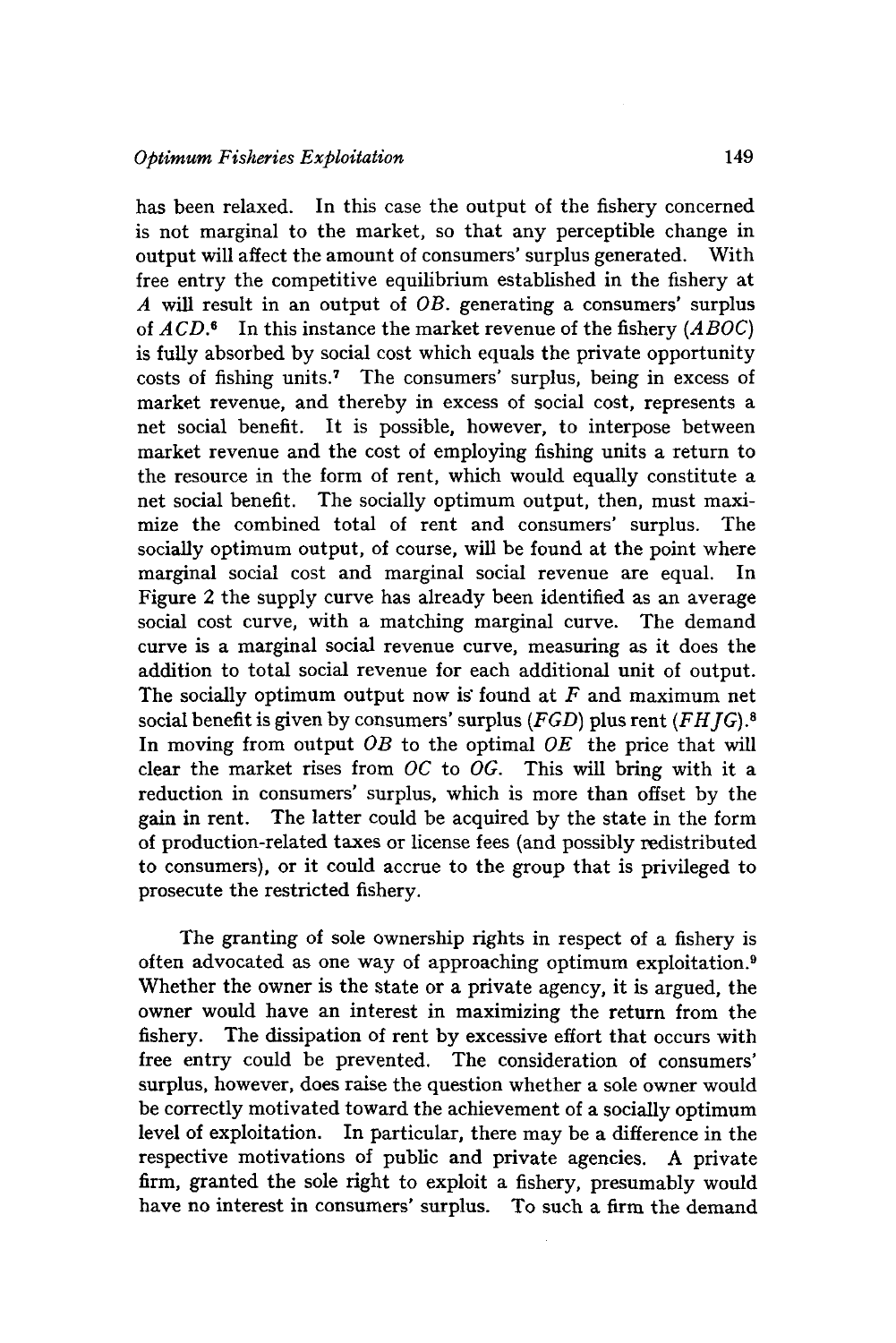curve would not be a marginal revenue curve but an average revenue curve. **A** corresponding marginal ('market') revenue curve may be determined. But as the private firm would have to pay for capital and labour inputs at the rate of the opportunity costs of marginal units, the supply curve would remain the average cost curve for the firm. The intersection of the marginal market revenue and marginal cost curves at  $K$  in Figure 2 shows the maximum rent obtainable by the private sole owner as *LMNP.* But maximizing rent and consumers' surplus together is bound to yield a greater net social benefit than maximizing rent alone (except where the demand curve is perfectly elastic, when consumers' surplus will be zero). **A** public sole ownership agency, if instructed to observe marginal cost pricing, would operate at the socially optimum output level of *OE,* charging consumers a price of OG and maximizing the combined net social benefits of consumers' surplus (FGD) and rent *(FHJG).* 

## I11

Turvey observed that the "maximum gain" that may be derived from the exploitation of a fishery contains three elements.<sup>10</sup> Not only consumers' surplus and resource rent are involved, but also producers' surplus. The latter consists of the rent that intramarginal inputs of labour and capital enjoy to the extent that their opportunity costs per unit of output lie below those of the marginal inputs of these factors.<sup>11</sup> For to that extent intramarginal factor inputs will receive revenue in excess of their opportunity costs; at least if there is no price discrimination and all factor inputs are remunerated according to the opportunity costs of the marginal inputs. In much of the theoretical literature of fisheries economics the consideration of producers' surplus is avoided by assuming the equality **of** market cost and social cost and by assuming the equality of the cost of all units of fishing output. Such were also the assumptions of the foregoing discussion in this paper. The consequences of the removal **of** these simplifying assumptions will now be explored.

There are generally two reasons for which intramarginal factor inputs may have opportunity costs below those of marginal factor inputs in a fishery. In the first place, differences in alternative employment and income opportunities for various fishermen and their gear may exist. But what is probably far more important is the difference in efficiency of various fishing units. To accommodate these phenomena in the model of this paper the following understanding is needed. Inputs of labour and capital will be considered combined into units of fishing effort of equal productive capacity.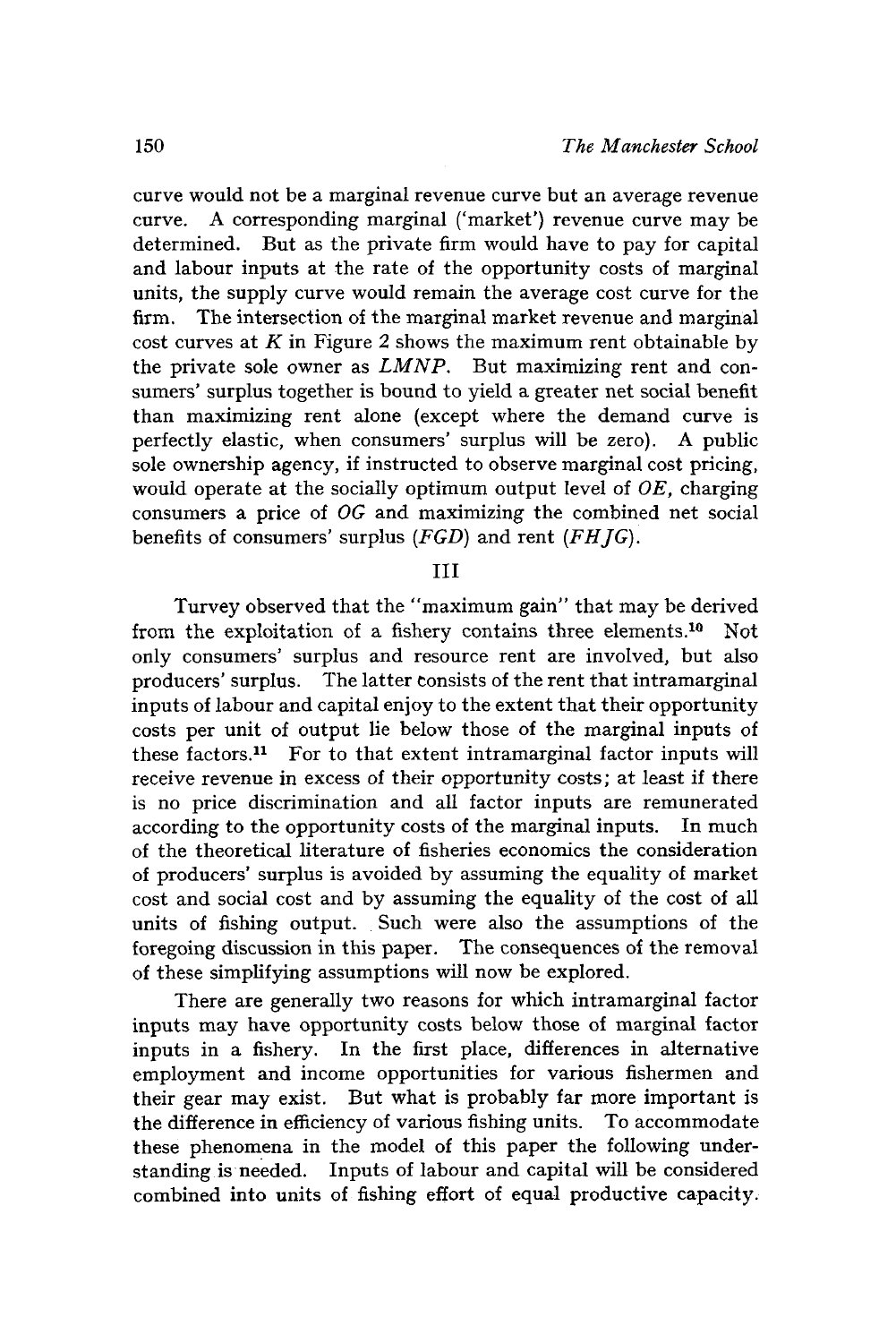Such units of fishing effort then will be equal in terms of amount of catch produced, but not necessarily in terms of amount of equipment used, numbers of crew members employed, extent of fishing time or level of operating cost. Translated into a practical example this means that if one vessel-crew combination produces twice as much fish as another, the former will be considered to represent two units of fishing effort as against one unit for the latter. This will be so even where the vessels would be identical physically and have equal numbers of crew members with individually equal opportunity costs, equal hours of fishing time and equal operating expenses. In such a case the opportunity costs in absolute terms for the two vessel-crew combinations would be the same. But for the former vessel they would be distributed over two units of fishing effort and would therefore be shown at half the level of the opportunity costs for the one unit of fishing effort represented by the latter vessel.

Close observation of catch statistics for many fishing fleets reveals considerable variation in landings for different vessels, even where these vessels represent roughly equal capital investments and where they are manned by crews of equal size. The catch variations, then, are a *prima facie* indication of considerable differences in opportunity costs per unit of fishing effort, as defined above. The differences in catch result in part from chance factors---fishermen's luck. For another part they result from variations in vested positions, such as port location, traditional or inherited rights to prime berths for the setting of gear, or similar rights obtained by other non-market means of allocation. Some of these considerations, strictly speaking, are questions of partial ownership rights. But for many fisheries the major differential in productivity, and thus in opportunity costs, simply results from differences in fishing skill and knowledge among various fishing crews. **A** selection process often takes place that maintains or widens these differences. Fishermen are commonly compensated on a share-of-catch basis, which means that the more efficient a crew is, the higher will be the rewards for all its members. Multiple vessel fishing companies desirous of retaining or attracting the most efficient captains and crew members, commonly **allow** the best captains first choice in picking the best crew members. Thus the differential in overall efficiency between vessels is maintained with resulting large differences between 'high-liners' and vessels at the bottom of the efficiency scale.

Economists looking from afar at the problems of low productivity that appear to characterize most of the fishing industries of indust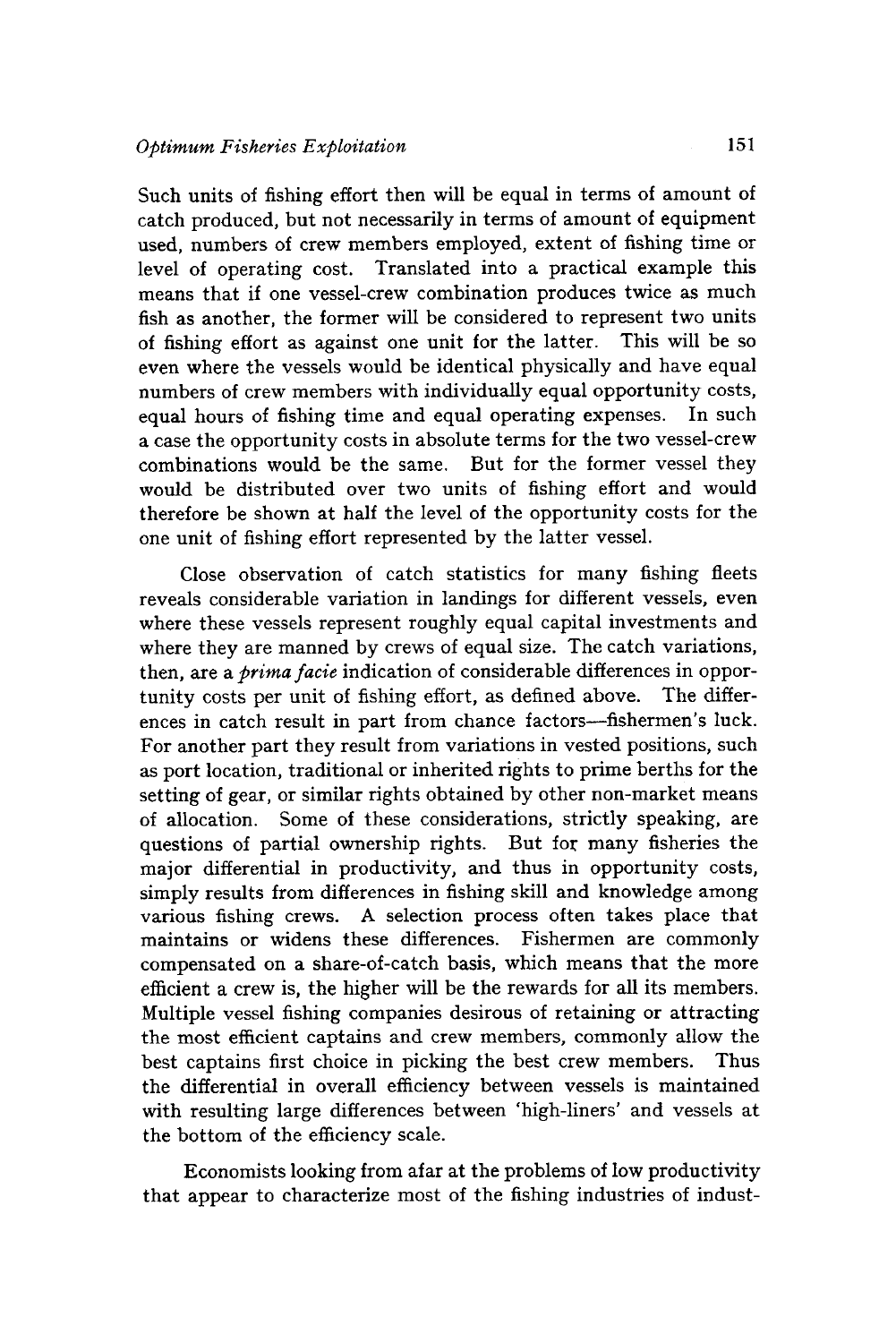rially advanced nations, are often given to generalize that all fishermen earn little at their trade. In his leading article Gordon remarked: "By and large, the only fisherman who becomes rich is one who makes a lucky catch or one who participates in a fishery that is put under a form **of** social control that turns the open resource into property rights".12 This notion has confirmed economists in their belief that they have found the explanation **of** this poverty in the peculiar common property nature of the fishery that leads to the dissipation of the resource rent. But the economists' notion is challenged by many practical men in the fishing business who know that significant numbers of fishermen and fishing company operators earn large incomes and that some gain small fortunes. They also know that the high earners, who operate competitively in fisheries with unrestricted entry, do not depend on luck, but perform consistently at much higher levels of efficiency than do their rivals.

The difference in a fishery between marginal opportunity costs, which match revenue, and the lower opportunity costs of intramarginal fishing units is a form **of** rent (or 'quasi' rent). This rent is the substance **of** the producers' surplus. It is not attributable to the nature of the resource as such, but is primarily related to the efficiency of the intramarginal fishing units. Nevertheless, this rent must be considered a feature of the fishery as the efficiency from which it derives is an efficiency **of** labour and capital that is peculiar to their specific application to the fishery resource. The same units of labour and capital may or may not have any efficiency advantage in alternative employment. **A** good fisherman may not be any good at any other trade. The notion that fisheries allowing free entry yield no rent therefore requires qualification, for considerable rents may be earned by intramarginal factor units specifically **as a** result of their employment in the fishery. The literature **of** fisheries economics has tended to ignore the significance **of** this rent, perhaps because it was thought of as **a** matter of small differences in terms of alternative employment opportunities instead of large differences in terms of operational efficiency.

**IV** 

The introduction of producers' surplus into the analysis requires the differentiation of social cost from market cost. This is illustrated in Figure **3.** The *AMC* curve represents the supply curve described in previous figures. It measures the average market cost at each output level as determined by the opportunity costs of marginal units **of** fishing effort. For a competitive fishery this is the operational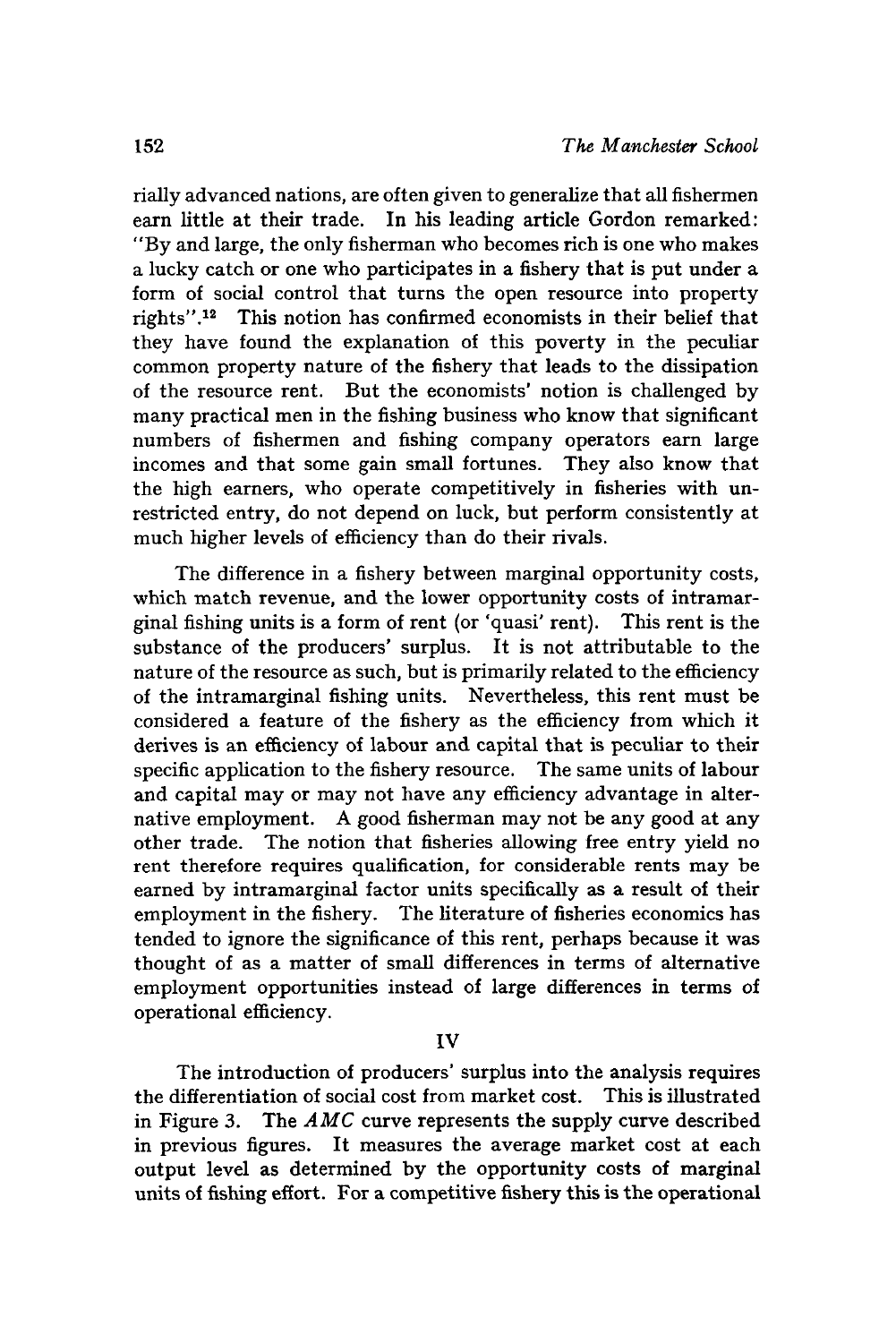

long-run supply curve that will indicate output equilibria for various price levels. The *MMC* ('marginal market cost') curve has been drawn marginal to the *AMC* curve. It measures marginal cost per unit **of** output to any operator possessing sole ownership rights in respect of the fishery resource (e.g., a state fishing monopoly or a private fishing company with an exclusive licence), but hiring other factors (labour and capital) at rates determined by the marginal opportunity cost of fishing effort. The *ASC* ('average social cost') curve is obtained by subtracting the average producers' surplus from the average market cost and thus represents the average opportunity cost per unit of output for labour and capital. The *MSC* ('marginal social cost') curve **is** drawn marginal to the *ASC* curve.13 **Also in**  Figure **3** a demand curve is shown. It functions both as an 'average market revenue' *(AMR)* curve and a 'marginal social revenue' *(MSR)*  curve, in so far **as** it measures at any output the additional value enjoyed by consumers at the price the marginal buyer is prepared to pay. **A** 'marginal market revenue' *(MMR)* curve has been drawn marginal to the demand curve to show the marginal revenue enjoyed by sellers collectively (or by a monopoly seller) for the output of the fishery.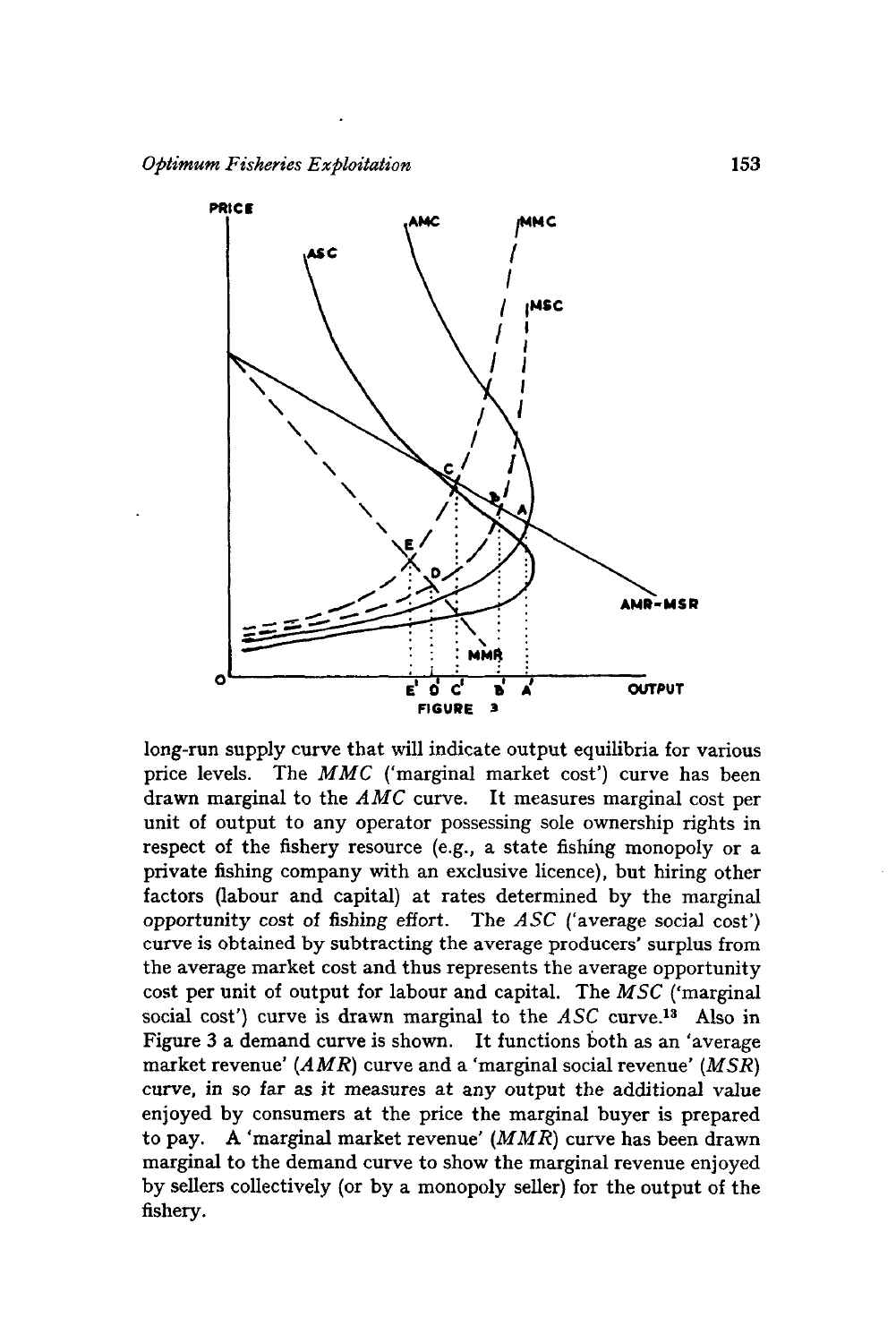| optimum level<br>of effort<br>Relation to<br>socially<br>price to<br>social optimum<br>Relation of<br>consumers | Overfishing<br>Indeterminate                       | Optimal<br>Optimal                                                                  | Underfishing<br>Above optimum                                | Underfishing<br>Above optimum                                | Underfishing<br>Above optimum                      |
|-----------------------------------------------------------------------------------------------------------------|----------------------------------------------------|-------------------------------------------------------------------------------------|--------------------------------------------------------------|--------------------------------------------------------------|----------------------------------------------------|
| Relation to<br>optimum<br>output<br>socially                                                                    | Indeterminate                                      | Optimal                                                                             | Below optimum                                                | Below optimum                                                | Below optimum                                      |
| ellminated<br>Social<br>benefits                                                                                | Resource<br>rent                                   | ł                                                                                   | I                                                            | Ì                                                            | ł                                                  |
| Incidental<br>social<br>benefits                                                                                | Consumers'<br>surplus and<br>producers'<br>surplus | l                                                                                   | Producers'<br>surplus                                        | Consumers'<br>surplus                                        | Consumers'<br>surplus and<br>producers'<br>surplus |
| maximized<br>Categories<br>of benefits                                                                          | l                                                  | consumers' surplus,<br>producers' surplus<br>Combined total of<br>resource rent and | consumers' surplus<br>Combined total of<br>and resource rent | producers' surplus<br>and resource rent<br>Combined total of | Resource rent                                      |
| organization<br>Market                                                                                          | (A) Free entry<br>and free<br>market               | control<br>(B) State                                                                | (C) Consumers'<br>monopsony                                  | (D) Producers'<br>monopoly                                   | monopoly<br>Resource<br>owners'<br>$\mathbf{e}$    |

CHARACTERISTICS OF EQUILIBRIUM LEVELS OF OUTPUT AND PRICE FOR DIFFERENT FORMS CHARACTERISTICS OF EQUILIBRIUM LEVELS OF OUTPUT AND PRICE FOR DIFFERENT FORMS **TABLE** 1 TABLE 1

OF FISHERIES MANAGEMENT

154

 $\overline{a}$ 

## **Y**  r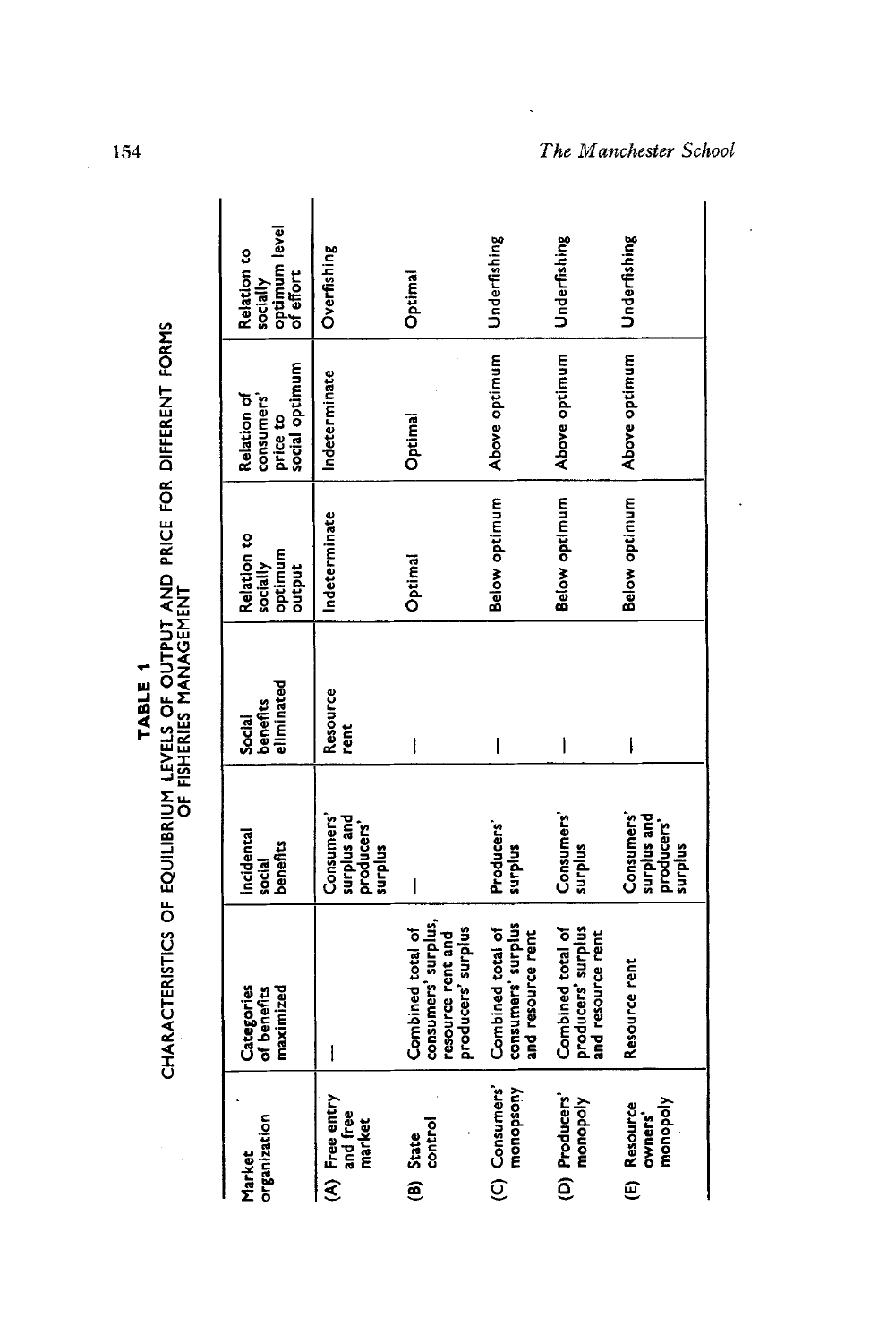

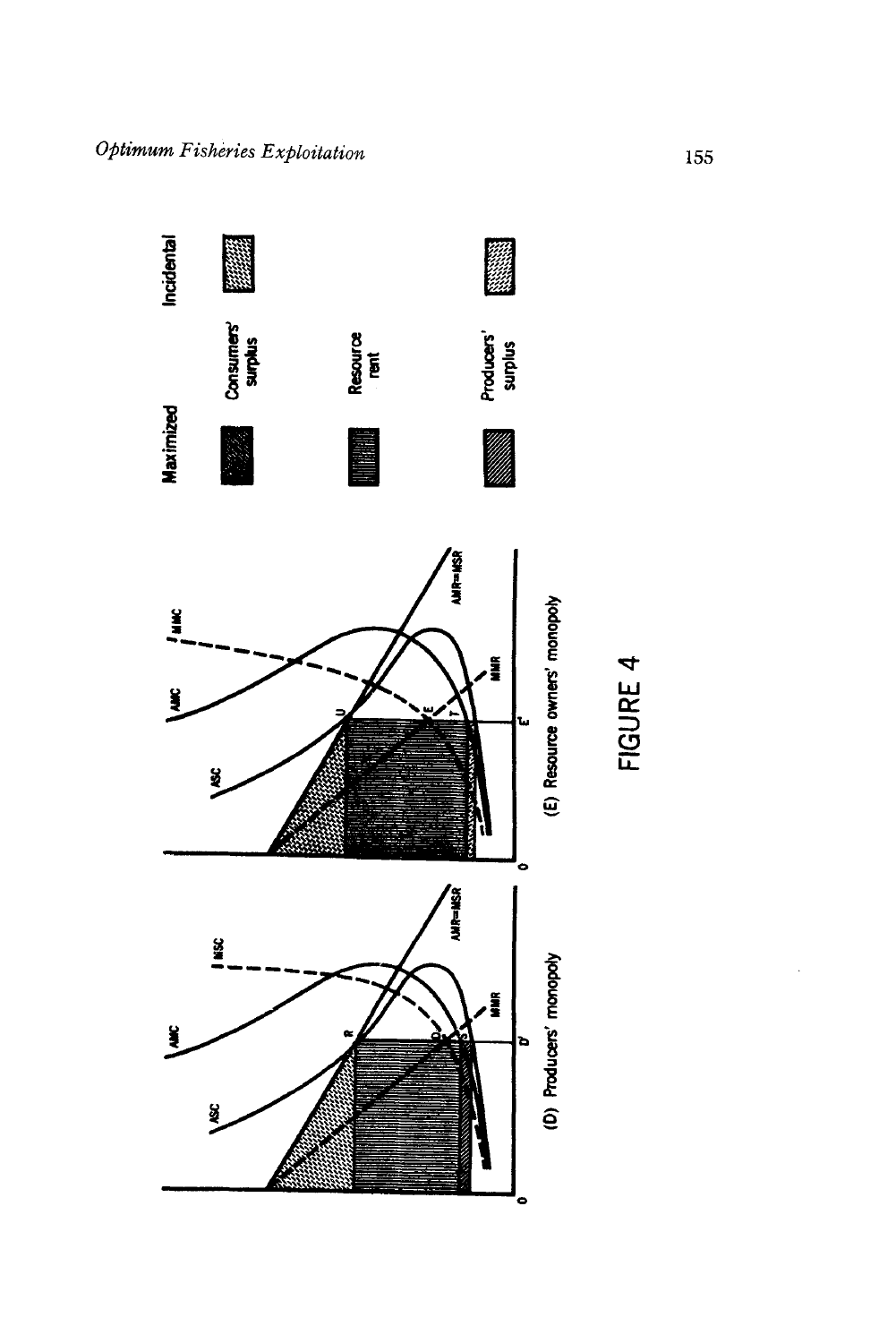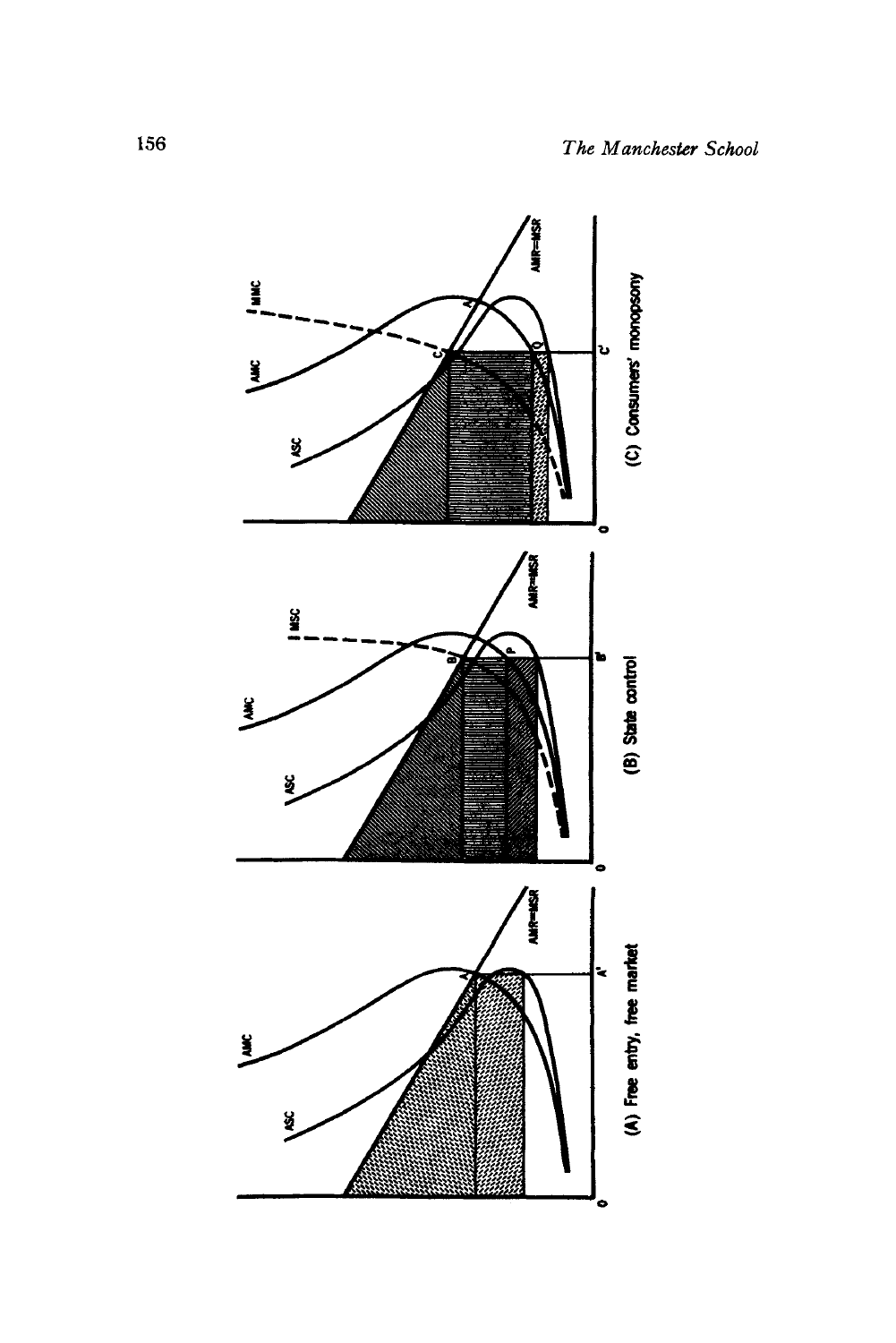Figure **3** may now be used to identify the different equilibrium positions that relate to control over the fishery resource by various interest groups. Generally, three distinctly different interest groups may be recognized. Consumers would benefit from a regime that would maximize consumers' surplus. Private owners of the fishery resource would want to maximize resource rent. Finalfy, the owners of other factors (labour and capital) would profit from the maximization of their factor rents in the form of producers' surplus. Maximizing equilibrium positions are identified by the intersection of appropriate marginal revenue and marginal cost schedules. Having identified two marginal revenue and two marginal cost schedules, the permutations permit four distinct equilibrium positions. Three of these represent, in turn, the primacy of each one of the three interest groups, while the fourth represents the 'optimum' position of social control in the joint interest. There is also a fifth equilibrium position that is non-maximizing. It results from the free interplay of market forces. Major characteristics of these five positions have been summarized in Table 1, while Figure **4** illustrates graphically the relationship of the three categories of social benefits in each equilibrium position. Further comment on the five equilibrium positions follows :

**(A)** The intersection of the market demand and supply curves *(A)* produces an equilibrium output *OA'* that will apply in an open entry fishery supplying a competitive market. This is the *laissez-faire* position that is approached in most common property fisheries. It results in the dissipation of rent through overfishing, but allows for incidental amounts of consumers' and producers' surplus. Price and output equilibria may be above or below the socially optimum levels, depending in part on whether the equilibrium is located on the forward or backward slope of the supply curve.

(B) In terms of the definitions and assumptions of this paper, the socially optimum equilibrium position is given by the intersection of the marginal social revenue and marginal social cost curves at point *B* in Figure **3.** This position allows for the largest total net social benefit by maximizing the combined total of consumers' surplus, resource rent and producers' surplus. It requires centralized control (presumably by government) to limit output to *OB'* by holding fishing effort to the level determined by point P on the supply curve, as shown in Figure *4(B).* The price charged to consumers will be *BB',* while options remain open for disposition of the rent.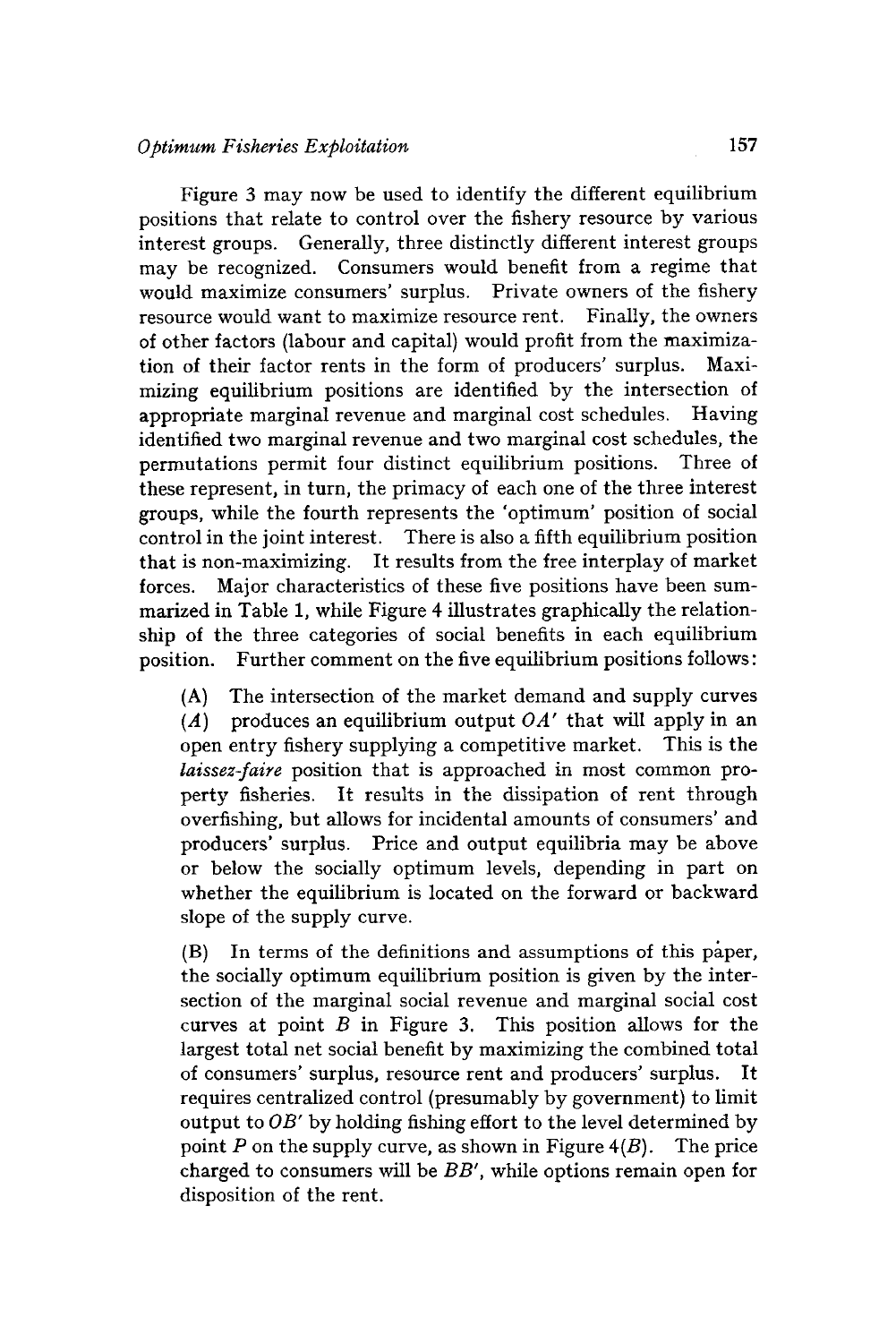**(C)** If consumers by collective action would acquire monopsony control over the market for the output of a fishery, they would be in a position to capture the rent available from the resource. They could then maximize the combined total of consumers' surplus and rent to their own advantage. In this category one could think of a consumers' co-operative as a monopsonist purchasing the entire catch from a group of competing fishermen. The optimum output for the monopsonist co-operative would be determined by the intersection of the *MSR* and *MMC* curves, shown at C in Figure **4(C).** The monopsonist concerned with maximizing consumers' benefits would be guided by the marginal *social* revenue schedule that relates to values enjoyed by consumers, rather than by the marginal *market* revenue schedule that would relate to money receipts by producers. Conversely, its unconcern for the welfare of producers would cause it to be guided by marginal *market* cost that relates to the cost of its purchases, rather than by the marginal *social* cost that relates to the opportunity costs of producers. To appropriate the resource rent the co-operative would have to use its monopsonist power to hold its buying price down to the opportunity cost of marginal fishing units as measured by **QC'.** It would then capture a rent of  $\overline{OC}$  per unit of product. An incidental amount of producers' surplus would still accrue to intramarginal fishing units. In disposing of the rent, the co-operative would have to avoid paying dividends to its members in proportion to the amount of fish purchased by these members. For this would effectively lower the price of fish to members, causing them to increase purchases. The culmination of this process would be the establishment **of**  equilibrium at *A* in the free market position where rent would be dissipated. The co-operative would thus lose the advantage of its monopsonist position and the total benefits accruing to it and its members would diminish. If the co-operative were confronted in the market not by a number of competing fishermen, but by a monopolist seller, the division of the rent between monopsonist buyer and monopolist seller would be indeterminate. Another example of a monopsonist buyer maximizing consumers' surplus plus resource rent could be a government marketing monopoly selling fish in a national market and contracting with foreign operators to deliver the fish. The government, presumably, would have an interest in capturing a maximum of consumers' surplus and rent for its citizens, but would have no interest in the foreign producers' surplus.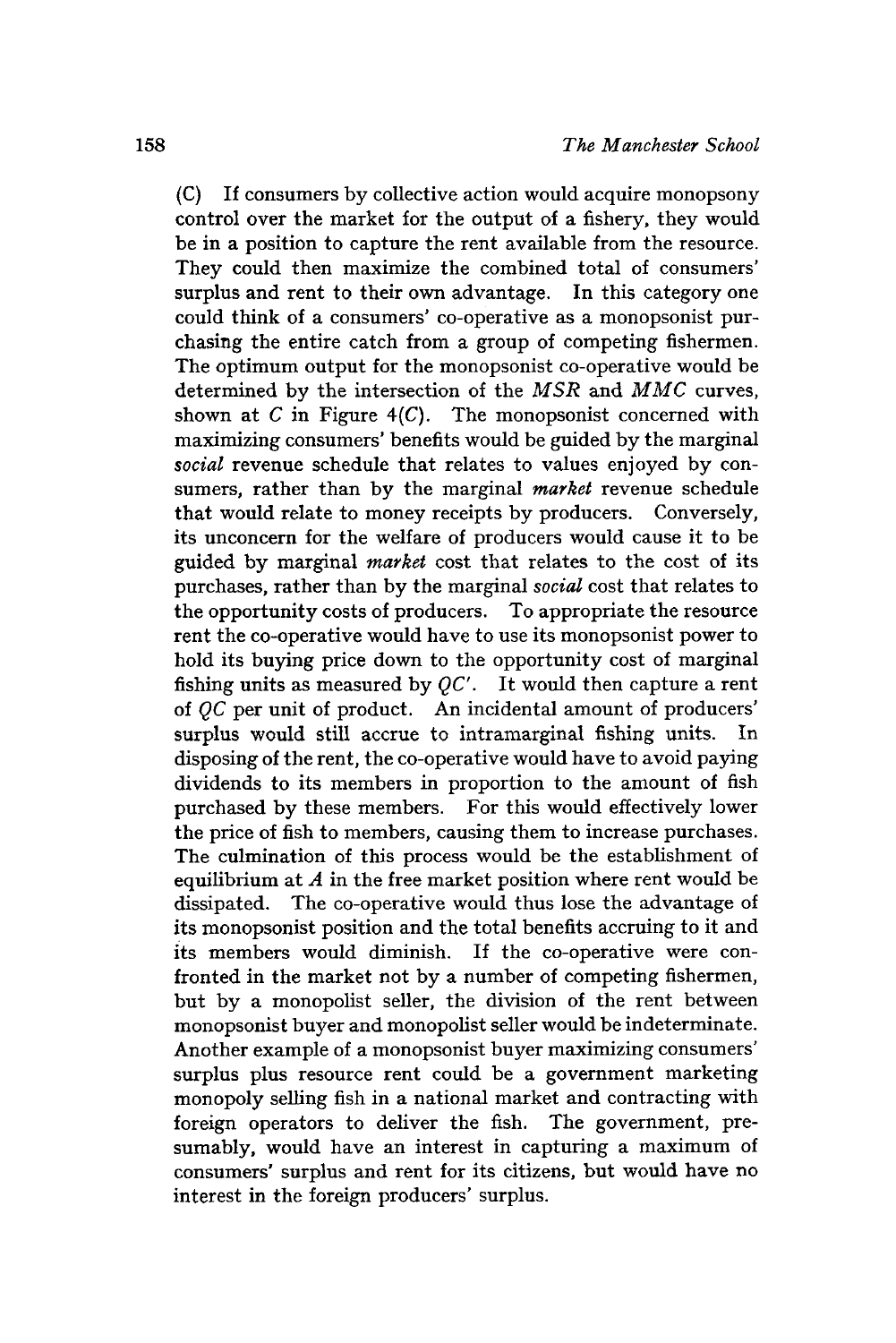(D) The case of the producers' monopoly is symmetrical to that of the consumers' monopsony. **A** co-operative or marketing association of all operators in a fishery (or a single operator representing all inputs in a fishery), when facing a multiplicity of buyers, could appropriate both resource rent and producers' surplus. The optimum position for the producers' monopoly as indicated in Figure *4(D),* would be determined by the intersection of the *MSC* and *MMR* curves at *D.* The monopolist's concern for producers' incomes would be guided by the marginal *social* cost schedule that is related to the opportunity costs of producers. But on the sales side the marginal *market* revenue schedule would give the appropriate guidance, demonstrating unconcern for the *social* revenue of consumers. The monopolist seller would want to set the price at *RD'* to appropriate a rent of RS per unit of product. This would maximize the resource rent and producers' surplus accruing to the producers' monopoly, while leaving an incidental amount of consumers' surplus.

(E) The final case to be considered is that of sole ownership of a fishery resource where ownership is divorced from both consumer interests and the interests of other producing factors, i.e.. capital and labour. One could think of a 'landowner' (water owner in this case) renting the right to exploit a fish pond or oyster bed. The resource owner, in charging the maximum rent for which he can find takers, will cause an equilibrium output to be established at the level for which marginal *market* revenue and cost coincide. This is shown at point *E* in Figure *4(E).* Incidental amounts of consumers' surplus and producers' surplus will accrue. Marginal operators will find that they can just cover their opportunity costs of *TE'* per unit of output by charging the market price of *WE'* and meeting the rent payment of *UT* per unit of output.

There are some common features of the three cases of private sole ownership or control of the resource—i.e., cases  $(C)$ ,  $(D)$  and  $(E)$  when contrasted with case *(B),* which represents social control in the general interest. The private sole ownership arrangements all result in higher prices and lower outputs. They represent cases of 'underfishing'. Indeed, a restriction of output is what one would expect in monopoly situations. In each of these cases only one or two of the three categories of social benefit are maximized, so that the total net social benefit achieved is less than that of the full social control case.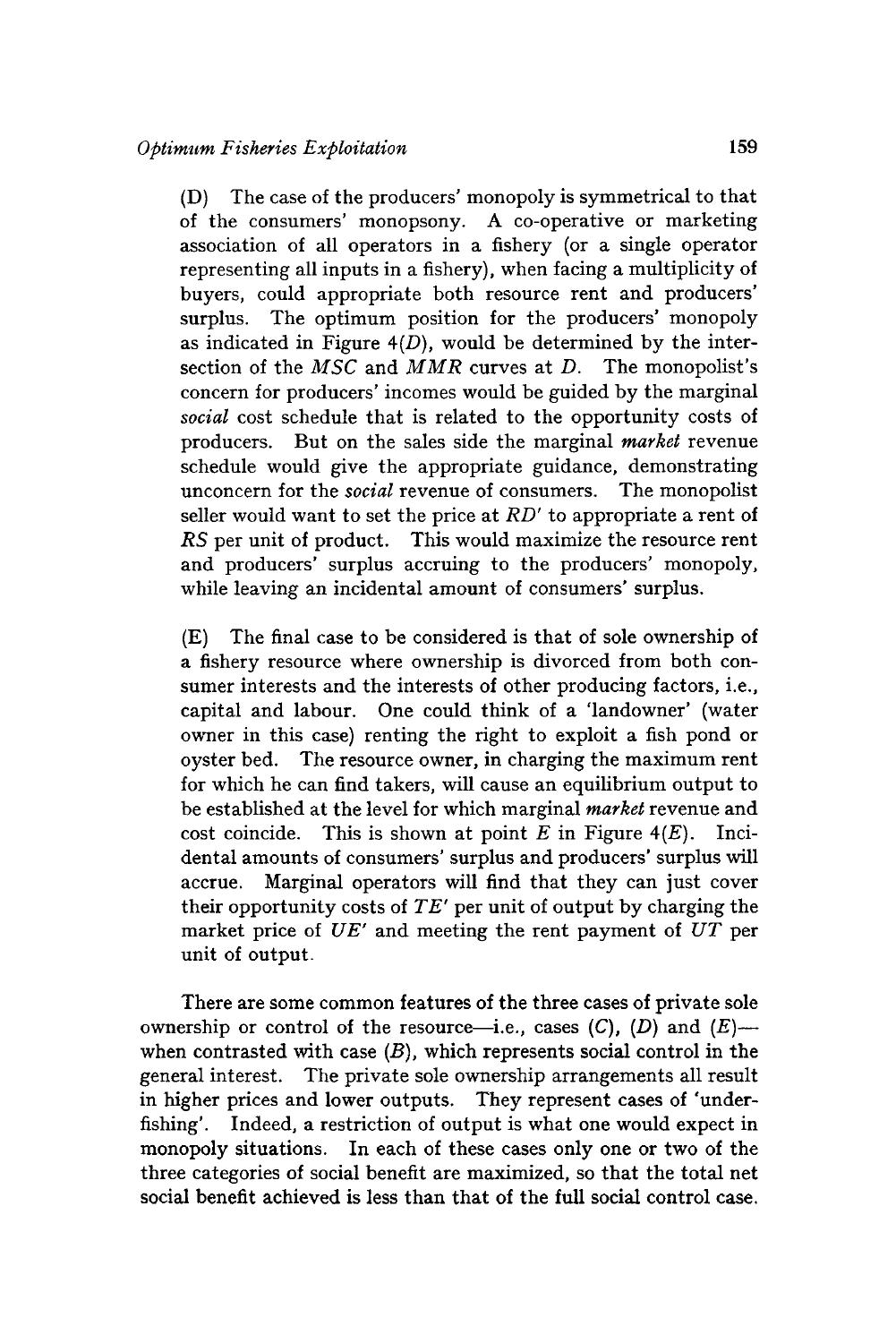Socially the least profitable is the case of the private resource owners' monopoly which maximizes only one category of social benefit, viz., resource rent. Of the four cases it provides for the lowest output and the highest price.

It is clear that the equilibrium position in the competitive market with free entry to the fishery will be non-optimal. Resource rent will be dissipated. But there is nothing in the analysis to suggest that the incidental accretions of consumers' and producers' surplus in this case could not be in excess of the total net social benefits generated under any of the private sole ownership arrangements. *A priori* there is then no reason to advocate as a matter of policy the granting of private sole ownership rights in lieu of free entry to the fishery. However, in the case where a fishery can be divided into a large number of small fishing grounds that are not interacting biologically (perhaps in an oyster fishery), separate sole ownership rights might be given in respect of individual grounds. Owner-operators would have an interest in maximizing on each ground the producers' surplus plus rent. If they were then competing with the sale of their output in a perfectly competitive market, they would not detract from consumers' surplus. Under these circumstances fishermen would resemble wheat farmers, maximizing returns from their individual holdings while selling in a perfectly competitive market. In that case sole ownership would be compatible with the social optimum and would thus be superior to free entry.

V

The analysis of this article has focused on the significance of consumers' and producers' surpluses in determining the socially optimum level of fisheries exploitation. There are two points that bear particular note as they run counter to past emphasis in the literature : **(1)** Rents yielded by fishing activity include rents to intramarginal inputs of labour and capital, which are not dissipated by unlimited entry to the fishery, and which could be of equal or greater importance than resource rents. (2) Management of a fishery by a regime of private sole ownership is generally non-optimal from a social standpoint and is not inherently superior to unlimited entry.

There is nothing in this paper to suggest that the social optimum does not require some restraint on entry to the fishery. But its major conclusions tend to diminish the weight of importance that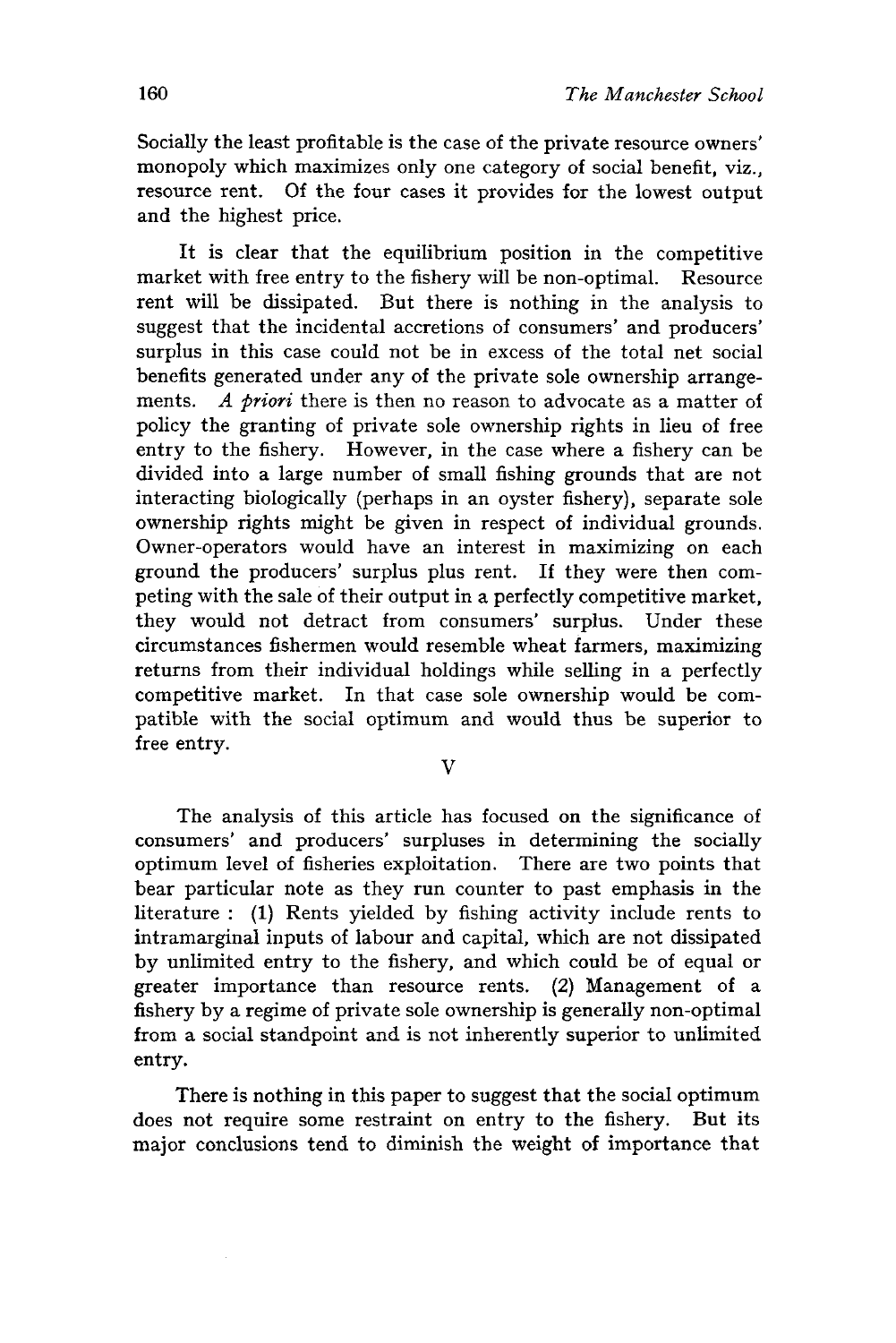has been attached to such entry limitation. They also suggest that limitation through private sole ownership arrangements, which is often advocated, in the general case would overshoot the mark and result in underfishing. The analysis then gives reason to concede some ground to those biologists and government administrators who are sceptical of economic theory and are intuitively drawn to the biological criterion of the maximum sustainable (physical) yield. It is clear that the fishing effort required for a social optimum that maximizes consumers' and producers' surpluses along with resource rent, **will** come closer to the fishing effort of free entry and of maximum sustainable yield, than will the more strictly limited effort that results from maximization of resource rent only.

The foregoing analysis has some practical implications for resource management policy. In the industrially advanced nations, generally, a serious degree of overfishing tends to take place. Improved technical efficiency coupled with low mobility of labour and capital out of the industry has increased pressure on the fishery resource while it has tended to depress factor incomes. This in turn has pressured governments into subsidizing the fishery. However, an increasing awareness of the nature of the problem has caused some governments to start imposing entry limitations on the fishery-at least in cases where a fishery comes under a single national jurisdiction or under an international treaty arrangement. In deciding how far to proceed with entry limitation it behoves governments not only to pursue an increase in resource rent, of which the capacity to raise license fees would be a measure. It is also necessary to watch for the retention of producers' surplus, particularly where the low incomes of producers are so central to government concern. The greater the level of fishing effort, of course, the larger will be the number of intramarginal fishing units that may earn a producers' surplus (though the total amount of producers' surplus will not necessarily increase). From the analysis it should be clear then that the optimal entrance limitation is less stringent than what the single-minded pursuit **oj**  resource rent capture would require.

The execution of a resource management policy along the lines suggested above naturally will encounter problems. The enforcement of entry limitation where freedom of entry has traditionally prevailed will likely entail political and social difficulties in phasing out surplus labour and capital. In determining the appropriate level of limitation there is also the problem of calculating the marginal social cost schedule-or the average social cost schedule from which it may be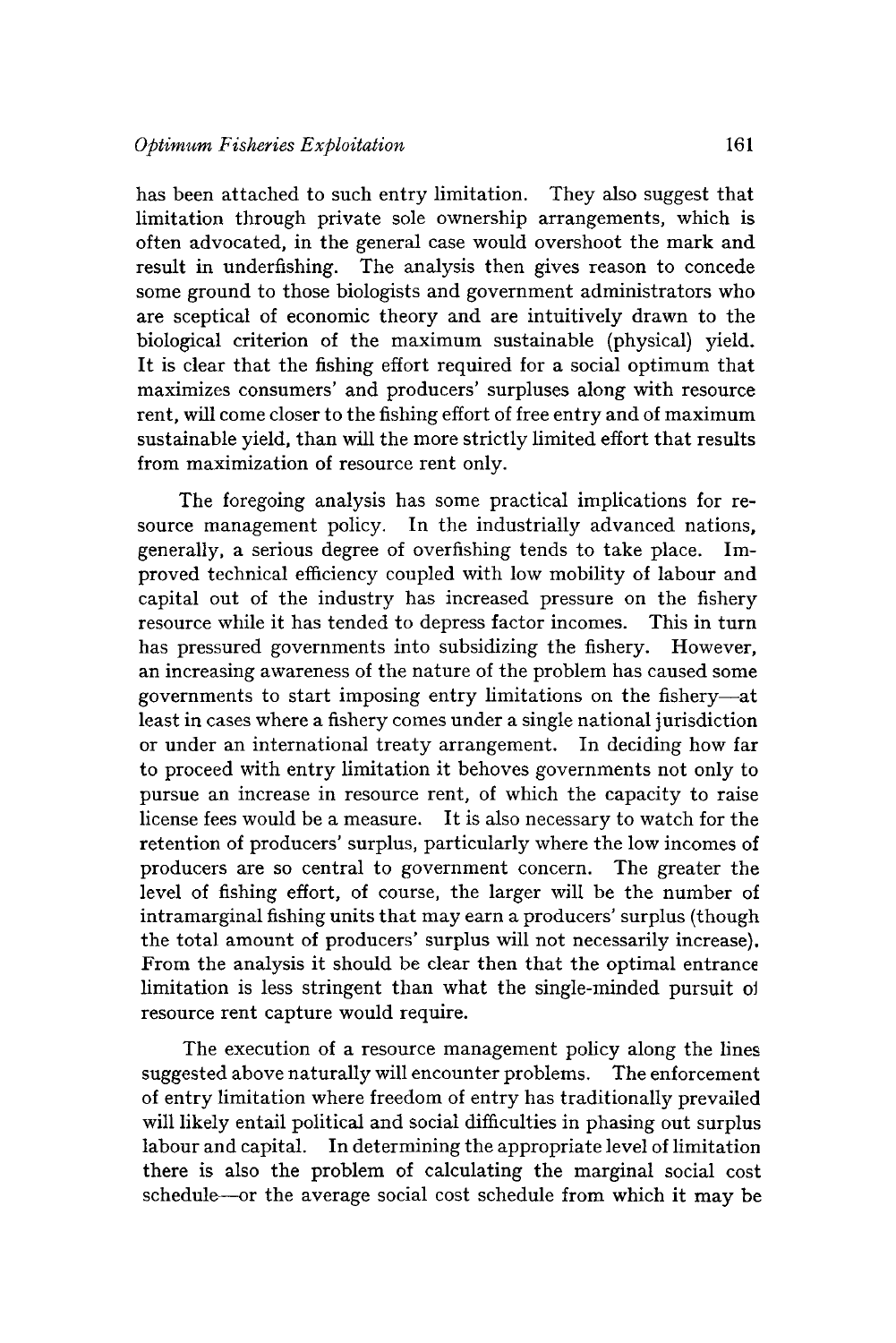derived. But the calculation of a reasonably realistic approximation of such a schedule should not be beyond the wit of economists and statisticians, when they do not blanch at carrying out cost-benefit analyses that require them to estimate the intangible values of recreation or the multifarious externalities of pollution. (These latter matters could indeed intrude into the social cost calculations of some fisheries). The critical ingredients of social cost calculation in respect of a fishery would seem to consist of an estimation of the value of alternative employment opportunities for factors engaged in the fishery and a measurement of the varying efficiency of different fishing units. These tasks should not be beyond the survey capability of the sophisticated research units of present day government agencies.

PARZIVAL **COPES.** 

*Simon Fraser University.*